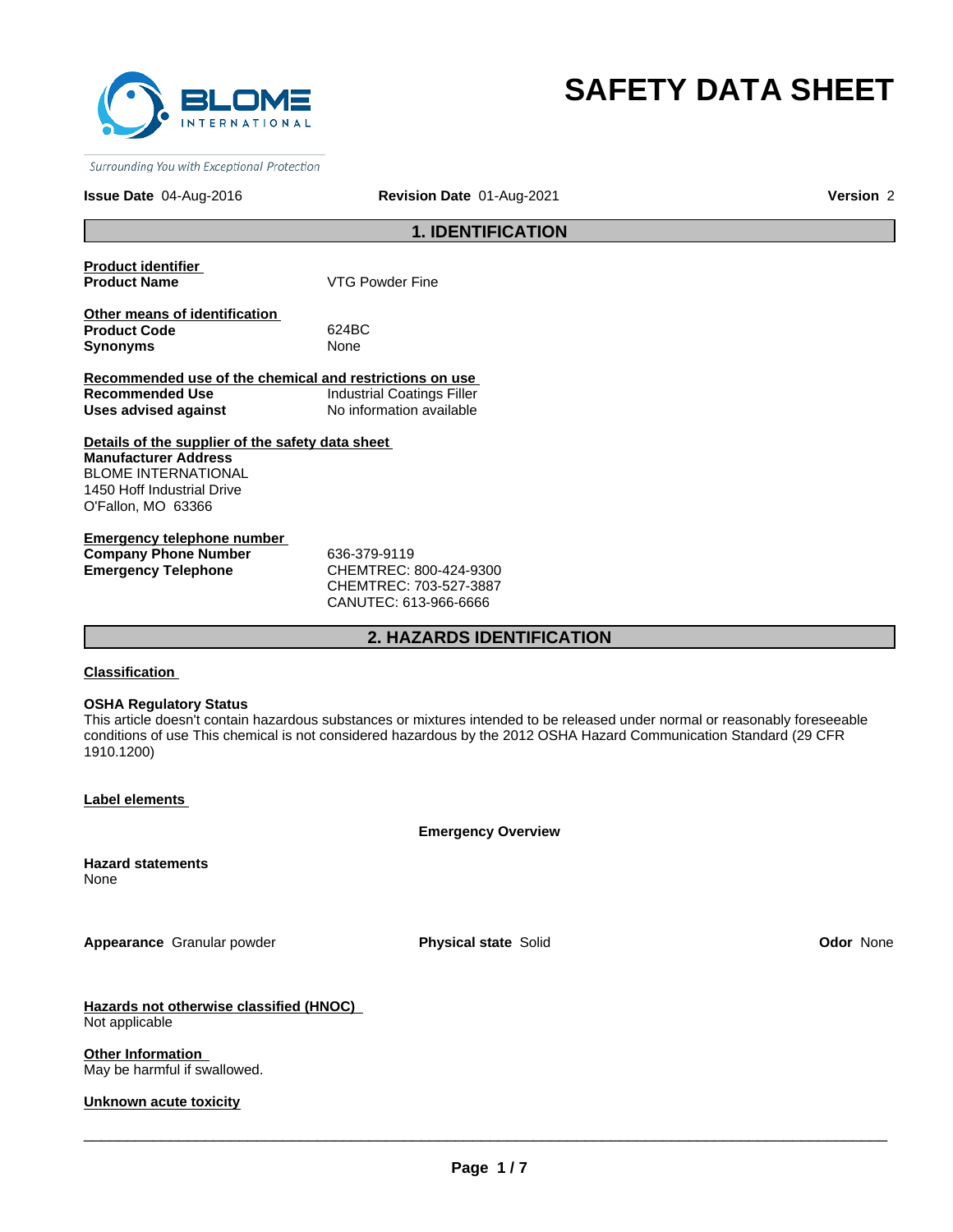0% of the mixture consists of ingredient(s) of unknown toxicity

### **3. COMPOSITION/INFORMATION ON INGREDIENTS**

 $\overline{\phantom{a}}$  ,  $\overline{\phantom{a}}$  ,  $\overline{\phantom{a}}$  ,  $\overline{\phantom{a}}$  ,  $\overline{\phantom{a}}$  ,  $\overline{\phantom{a}}$  ,  $\overline{\phantom{a}}$  ,  $\overline{\phantom{a}}$  ,  $\overline{\phantom{a}}$  ,  $\overline{\phantom{a}}$  ,  $\overline{\phantom{a}}$  ,  $\overline{\phantom{a}}$  ,  $\overline{\phantom{a}}$  ,  $\overline{\phantom{a}}$  ,  $\overline{\phantom{a}}$  ,  $\overline{\phantom{a}}$ 

#### **Substance**

Not applicable

#### **Mixture**

| <b>Chemical Name</b>                                                       |                                                                                                                                                                                                                         | <b>CAS No</b>                                                                                                                              | Weight-%   |  |
|----------------------------------------------------------------------------|-------------------------------------------------------------------------------------------------------------------------------------------------------------------------------------------------------------------------|--------------------------------------------------------------------------------------------------------------------------------------------|------------|--|
| Quartz *                                                                   |                                                                                                                                                                                                                         | 14808-60-7                                                                                                                                 | $60 - 100$ |  |
|                                                                            |                                                                                                                                                                                                                         | *The exact percentage (concentration) of composition has been withheld as a trade secret.                                                  |            |  |
|                                                                            |                                                                                                                                                                                                                         | <b>4. FIRST AID MEASURES</b>                                                                                                               |            |  |
| Description of first aid measures                                          |                                                                                                                                                                                                                         |                                                                                                                                            |            |  |
| <b>General advice</b>                                                      |                                                                                                                                                                                                                         | If symptoms persist, call a physician. Do not breathe dust/fume/gas/mist/vapors/spray. Do<br>not get in eyes, on skin, or on clothing.     |            |  |
| Eye contact                                                                | Immediately flush with plenty of water. After initial flushing, remove any contact lenses and<br>continue flushing for at least 15 minutes. Keep eye wide open while rinsing. If symptoms<br>persist, call a physician. |                                                                                                                                            |            |  |
| <b>Skin contact</b>                                                        |                                                                                                                                                                                                                         | Consult a physician if necessary. Wash off immediately with soap and plenty of water while<br>removing all contaminated clothes and shoes. |            |  |
| <b>Inhalation</b>                                                          | Remove to fresh air. Call a physician. If breathing is irregular or stopped, administer<br>artificial respiration. Avoid direct contact with skin. Use barrier to give mouth-to-mouth<br>resuscitation.                 |                                                                                                                                            |            |  |
| Ingestion                                                                  | vomiting.                                                                                                                                                                                                               | Rinse mouth. Drink plenty of water. If symptoms persist, call a physician. Do NOT induce                                                   |            |  |
| Self-protection of the first aider                                         | Use personal protective equipment as required.                                                                                                                                                                          |                                                                                                                                            |            |  |
| Most important symptoms and effects, both acute and delayed                |                                                                                                                                                                                                                         |                                                                                                                                            |            |  |
| <b>Symptoms</b>                                                            | May cause redness and tearing of the eyes. Coughing and/ or wheezing.                                                                                                                                                   |                                                                                                                                            |            |  |
| Indication of any immediate medical attention and special treatment needed |                                                                                                                                                                                                                         |                                                                                                                                            |            |  |
| Note to physicians                                                         | Treat symptomatically.                                                                                                                                                                                                  |                                                                                                                                            |            |  |
|                                                                            |                                                                                                                                                                                                                         | <b>5. FIRE-FIGHTING MEASURES</b>                                                                                                           |            |  |

#### **Suitable extinguishing media**

Use extinguishing measures that are appropriate to local circumstances and the surrounding environment.

**Unsuitable extinguishing media** No information available.

#### **Specific hazards arising from the chemical**

No information available.

**Explosion data Sensitivity to Mechanical Impact** None. **Sensitivity to Static Discharge** None.

#### **Protective equipment and precautions for firefighters**

As in any fire, wear self-contained breathing apparatus pressure-demand, MSHA/NIOSH (approved or equivalent) and full protective gear.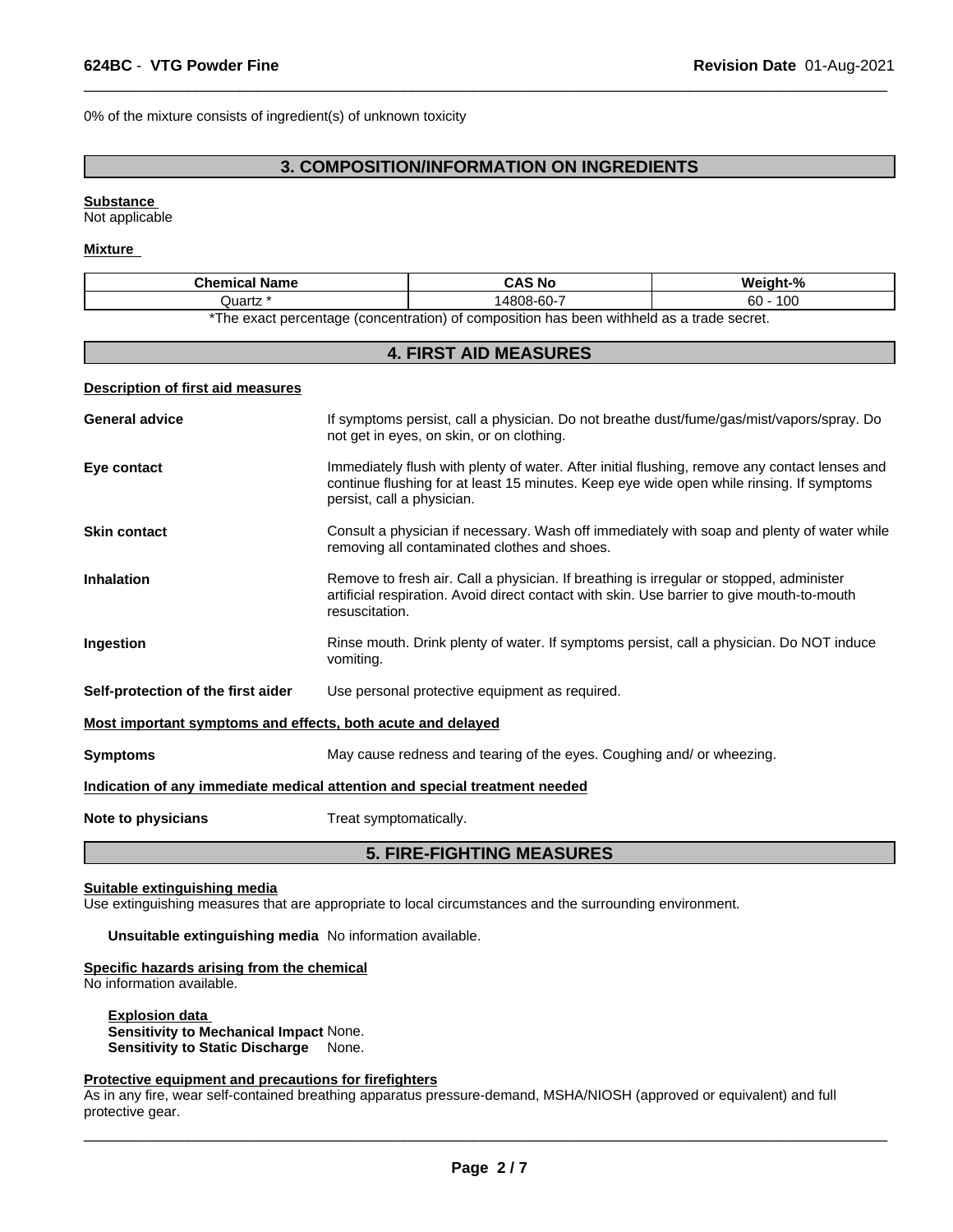### **6. ACCIDENTAL RELEASE MEASURES**

 $\overline{\phantom{a}}$  ,  $\overline{\phantom{a}}$  ,  $\overline{\phantom{a}}$  ,  $\overline{\phantom{a}}$  ,  $\overline{\phantom{a}}$  ,  $\overline{\phantom{a}}$  ,  $\overline{\phantom{a}}$  ,  $\overline{\phantom{a}}$  ,  $\overline{\phantom{a}}$  ,  $\overline{\phantom{a}}$  ,  $\overline{\phantom{a}}$  ,  $\overline{\phantom{a}}$  ,  $\overline{\phantom{a}}$  ,  $\overline{\phantom{a}}$  ,  $\overline{\phantom{a}}$  ,  $\overline{\phantom{a}}$ 

**Personal precautions, protective equipment and emergency procedures** 

| <b>Personal precautions</b><br>Use personal protective equipment as required. Avoid creating dust. |                                                                                                                                                                                                                                              |  |  |  |  |
|----------------------------------------------------------------------------------------------------|----------------------------------------------------------------------------------------------------------------------------------------------------------------------------------------------------------------------------------------------|--|--|--|--|
| <b>Environmental precautions</b>                                                                   |                                                                                                                                                                                                                                              |  |  |  |  |
| <b>Environmental precautions</b>                                                                   | No information available.                                                                                                                                                                                                                    |  |  |  |  |
| Methods and material for containment and cleaning up                                               |                                                                                                                                                                                                                                              |  |  |  |  |
| <b>Methods for containment</b>                                                                     | Prevent further leakage or spillage if safe to do so.                                                                                                                                                                                        |  |  |  |  |
| Methods for cleaning up                                                                            | Use personal protective equipment as required. Sweep up and shovel into suitable<br>containers for disposal. Avoid creating dust.                                                                                                            |  |  |  |  |
| <b>7. HANDLING AND STORAGE</b>                                                                     |                                                                                                                                                                                                                                              |  |  |  |  |
| <b>Precautions for safe handling</b>                                                               |                                                                                                                                                                                                                                              |  |  |  |  |
| Advice on safe handling                                                                            | Avoid contact with skin, eyes or clothing. Use personal protective equipment as required.<br>Wash contaminated clothing before reuse. Do not breathe dust/fume/gas/mist/vapors/spray.<br>Do not eat, drink or smoke when using this product. |  |  |  |  |
| Conditions for safe storage, including any incompatibilities                                       |                                                                                                                                                                                                                                              |  |  |  |  |
| <b>Storage Conditions</b>                                                                          | Keep container tightly closed in a dry and well-ventilated place. Keep out of the reach of<br>children.                                                                                                                                      |  |  |  |  |
| Incompatible materials                                                                             | Hydrogen fluoride. Strong bases.                                                                                                                                                                                                             |  |  |  |  |

### **8. EXPOSURE CONTROLS/PERSONAL PROTECTION**

#### **Control parameters**

**Exposure Guidelines** This article doesn't contain hazardous substances or mixtures intended to be released under normal or reasonably foreseeable conditions of use.

| <b>Chemical Name</b> | <b>ACGIH TLV</b>                                                | <b>OSHA PEL</b>                                                                                                                                                                                                                                                                                                              | <b>NIOSH IDLH</b>                                                              |
|----------------------|-----------------------------------------------------------------|------------------------------------------------------------------------------------------------------------------------------------------------------------------------------------------------------------------------------------------------------------------------------------------------------------------------------|--------------------------------------------------------------------------------|
| Quartz<br>14808-60-7 | TWA: $0.025$ mg/m <sup>3</sup> respirable<br>particulate matter | TWA: 50 $\mu$ g/m <sup>3</sup> TWA: 50 $\mu$ g/m <sup>3</sup><br>excludes construction work,<br>agricultural operations, and<br>exposures that result from the<br>processing of sorptive clays<br>: $(250)/(%SiO2 + 5)$ mppcf TWA<br>respirable fraction<br>$(10)/($ %SiO2 + 2) mg/m <sup>3</sup> TWA<br>respirable fraction | IDLH: 50 $mq/m3$ respirable dust<br>TWA: $0.05 \text{ mg/m}^3$ respirable dust |

*NIOSH IDLH Immediately Dangerous to Life or Health*

#### **Appropriate engineering controls**

| <b>Engineering Controls</b> | Showers              |
|-----------------------------|----------------------|
|                             | Eyewash stations     |
|                             | Ventilation systems. |

#### **Individual protection measures, such as personal protective equipment**

| <b>Eye/face protection</b> | Wear safety glasses with side shields (or goggles). |
|----------------------------|-----------------------------------------------------|
| Skin and body protection   | Wear protective gloves and protective clothing.     |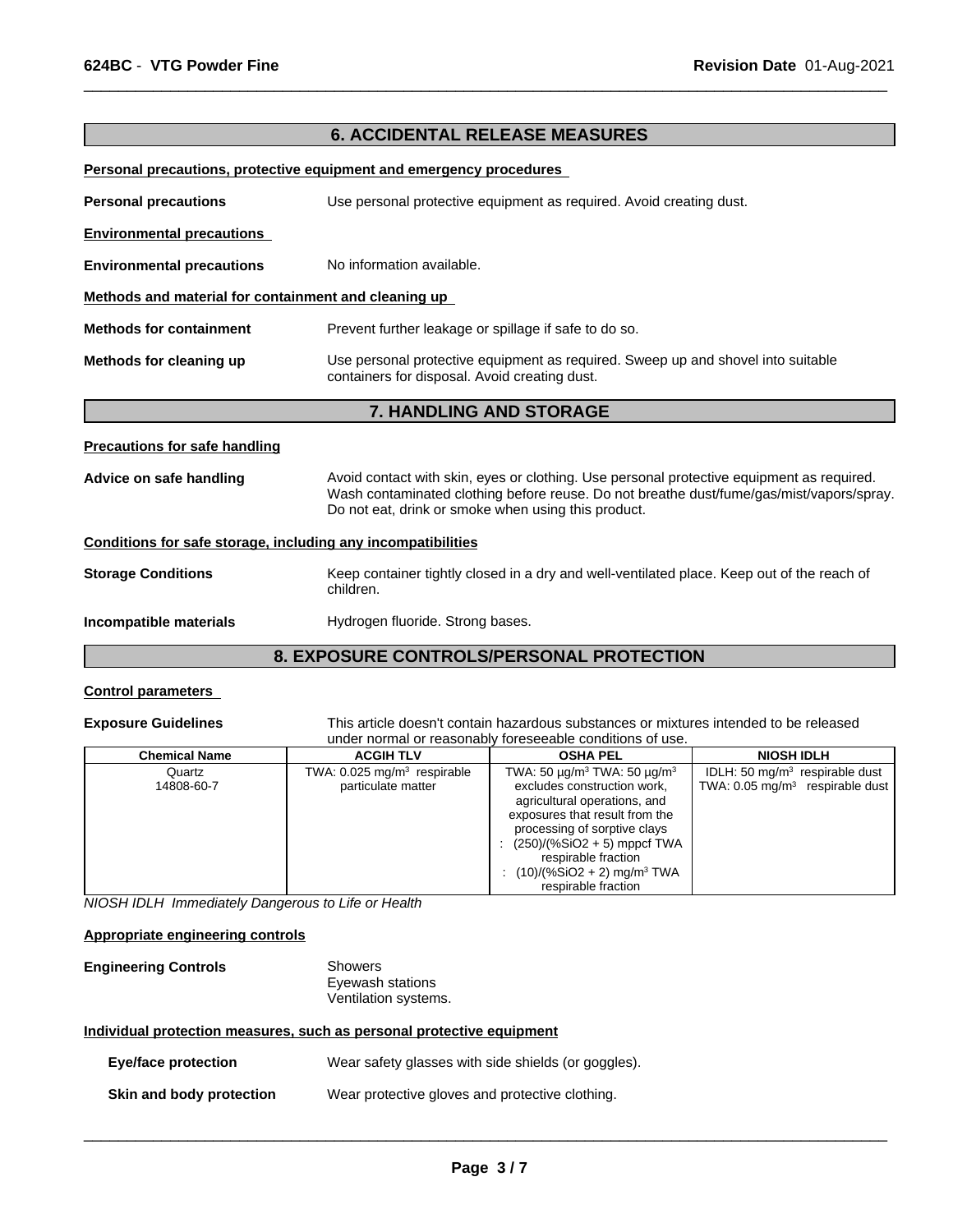| <b>Respiratory protection</b>                                   | If exposure limits are exceeded or irritation is experienced, NIOSH/MSHA approved<br>respiratory protection should be worn. Positive-pressure supplied air respirators may be<br>required for high airborne contaminant concentrations. Respiratory protection must be<br>provided in accordance with current local regulations. |                       |                          |  |  |
|-----------------------------------------------------------------|----------------------------------------------------------------------------------------------------------------------------------------------------------------------------------------------------------------------------------------------------------------------------------------------------------------------------------|-----------------------|--------------------------|--|--|
| <b>General Hygiene Considerations</b>                           | Handle in accordance with good industrial hygiene and safety practice.                                                                                                                                                                                                                                                           |                       |                          |  |  |
|                                                                 | <b>9. PHYSICAL AND CHEMICAL PROPERTIES</b>                                                                                                                                                                                                                                                                                       |                       |                          |  |  |
| Information on basic physical and chemical properties           |                                                                                                                                                                                                                                                                                                                                  |                       |                          |  |  |
| <b>Physical state</b>                                           | Solid                                                                                                                                                                                                                                                                                                                            |                       |                          |  |  |
| Appearance                                                      | Granular powder                                                                                                                                                                                                                                                                                                                  | Odor                  | None                     |  |  |
| <b>Color</b>                                                    | <b>Multiple Colors</b>                                                                                                                                                                                                                                                                                                           | <b>Odor threshold</b> | No information available |  |  |
| <b>Property</b>                                                 | Values<br>$-7$                                                                                                                                                                                                                                                                                                                   | Remarks • Method      |                          |  |  |
| pH                                                              | 1650 °C<br>3002 °F                                                                                                                                                                                                                                                                                                               |                       |                          |  |  |
| Melting point / freezing point<br>Boiling point / boiling range | 1650 °C / 3002 °F                                                                                                                                                                                                                                                                                                                |                       |                          |  |  |
|                                                                 | No information available                                                                                                                                                                                                                                                                                                         |                       |                          |  |  |
| <b>Flash point</b>                                              | No information available                                                                                                                                                                                                                                                                                                         |                       |                          |  |  |
| <b>Evaporation rate</b>                                         | No information available                                                                                                                                                                                                                                                                                                         |                       |                          |  |  |
| Flammability (solid, gas)                                       |                                                                                                                                                                                                                                                                                                                                  |                       |                          |  |  |
| <b>Flammability Limit in Air</b>                                |                                                                                                                                                                                                                                                                                                                                  |                       |                          |  |  |
| <b>Upper flammability limit:</b>                                | No information available                                                                                                                                                                                                                                                                                                         |                       |                          |  |  |

 $\overline{\phantom{a}}$  ,  $\overline{\phantom{a}}$  ,  $\overline{\phantom{a}}$  ,  $\overline{\phantom{a}}$  ,  $\overline{\phantom{a}}$  ,  $\overline{\phantom{a}}$  ,  $\overline{\phantom{a}}$  ,  $\overline{\phantom{a}}$  ,  $\overline{\phantom{a}}$  ,  $\overline{\phantom{a}}$  ,  $\overline{\phantom{a}}$  ,  $\overline{\phantom{a}}$  ,  $\overline{\phantom{a}}$  ,  $\overline{\phantom{a}}$  ,  $\overline{\phantom{a}}$  ,  $\overline{\phantom{a}}$ 

**Kinematic viscosity**<br> **Not applicable** No information available<br>
Not applicable<br>
Not applicable

**Reactivity**  No data available

**Other Information**

**Dynamic viscosity** 

**Solubility in other solvents<br>Partition coefficient** 

**Relative density** 2.7

**Chemical stability** Stable under recommended storage conditions. **Possibility of Hazardous Reactions** Hazardous polymerization does not occur. **Conditions to avoid** dust formation. **Incompatible materials** Hydrogen fluoride. Strong bases. **Hazardous Decomposition Products** None known based on information supplied.

**VOC Content (%)** 0 g/L

**Explosive properties** Not an explosive **Oxidizing properties** Not applicable

**Softening point**<br> **Molecular weight**<br> **Molecular weight**<br> **Molecular weight**<br> **Molecular weight**<br> **Molecular weight** 

**Water solubility <br>
<b>Solubility in other solvents Interpret in No** information available

**Lower flammability limit:** No information available

**Vapor pressure** No information available

**Vapor density** No information available

**Autoignition temperature No information available**<br> **Decomposition temperature No information available** 

**Density** No information available **Bulk density** No information available

**No information available** 

No information available<br>No information available

**Decomposition temperature** No information available<br> **Kinematic viscosity** No information available **Note and Solution** Not applicable

 $\overline{\phantom{a}}$  ,  $\overline{\phantom{a}}$  ,  $\overline{\phantom{a}}$  ,  $\overline{\phantom{a}}$  ,  $\overline{\phantom{a}}$  ,  $\overline{\phantom{a}}$  ,  $\overline{\phantom{a}}$  ,  $\overline{\phantom{a}}$  ,  $\overline{\phantom{a}}$  ,  $\overline{\phantom{a}}$  ,  $\overline{\phantom{a}}$  ,  $\overline{\phantom{a}}$  ,  $\overline{\phantom{a}}$  ,  $\overline{\phantom{a}}$  ,  $\overline{\phantom{a}}$  ,  $\overline{\phantom{a}}$ 

**10. STABILITY AND REACTIVITY**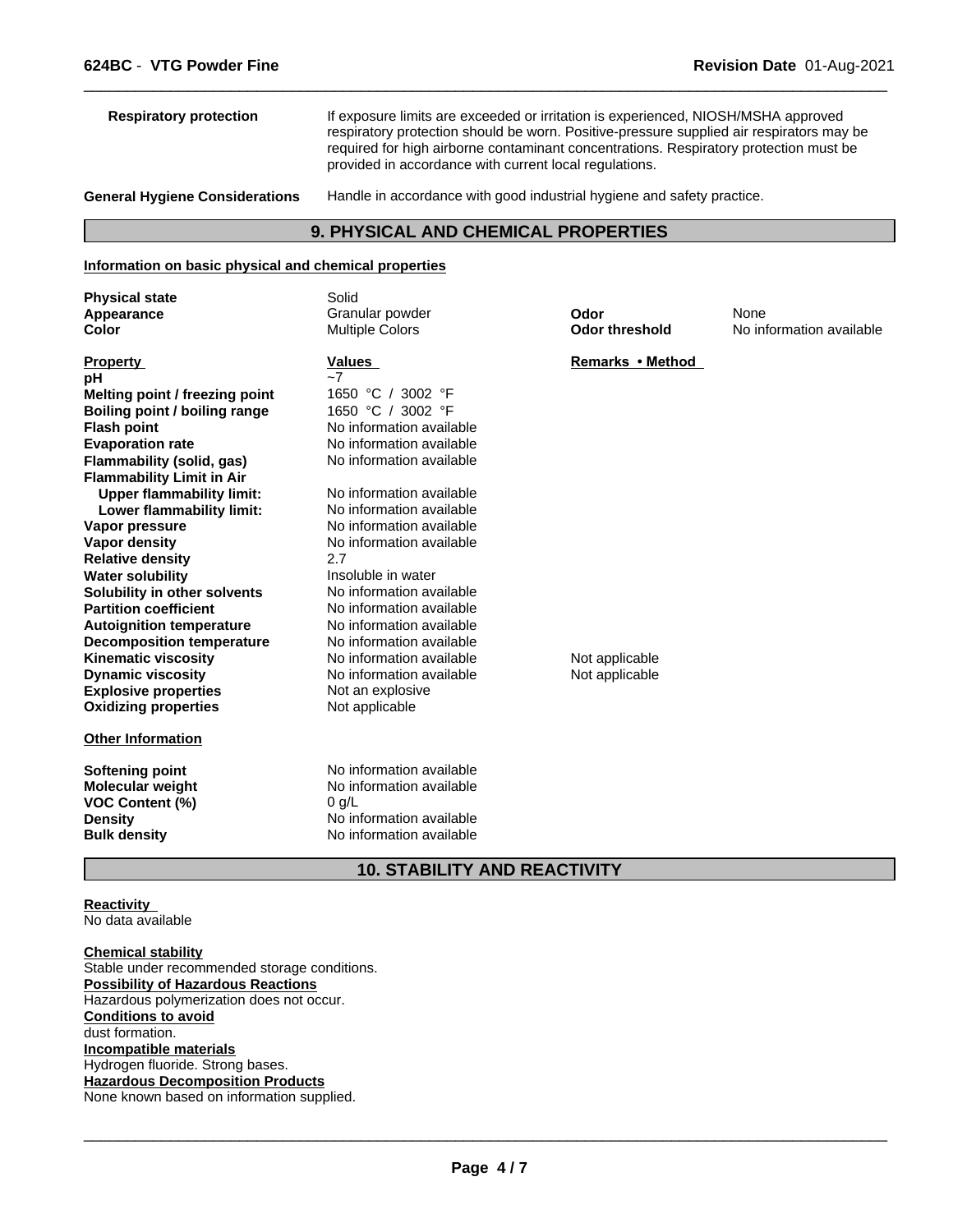### **11. TOXICOLOGICAL INFORMATION**

 $\overline{\phantom{a}}$  ,  $\overline{\phantom{a}}$  ,  $\overline{\phantom{a}}$  ,  $\overline{\phantom{a}}$  ,  $\overline{\phantom{a}}$  ,  $\overline{\phantom{a}}$  ,  $\overline{\phantom{a}}$  ,  $\overline{\phantom{a}}$  ,  $\overline{\phantom{a}}$  ,  $\overline{\phantom{a}}$  ,  $\overline{\phantom{a}}$  ,  $\overline{\phantom{a}}$  ,  $\overline{\phantom{a}}$  ,  $\overline{\phantom{a}}$  ,  $\overline{\phantom{a}}$  ,  $\overline{\phantom{a}}$ 

#### **Information on likely routes of exposure**

| <b>Product Information</b> |                     | Product does not present an acute toxicity hazard based on known or supplied information |  |  |
|----------------------------|---------------------|------------------------------------------------------------------------------------------|--|--|
|                            | <b>Inhalation</b>   | Based on available data, the classification criteria are not met.                        |  |  |
|                            | Eye contact         | Based on available data, the classification criteria are not met.                        |  |  |
|                            | <b>Skin contact</b> | Based on available data, the classification criteria are not met.                        |  |  |
|                            | Ingestion           | Based on available data, the classification criteria are not met.                        |  |  |

#### **Information on toxicological effects**

| <b>Symptoms</b> |
|-----------------|
|-----------------|

**Symptoms** No information available.

#### **Delayed and immediate effects as well as chronic effects from short and long-term exposure**

| Sensitization          | Based on available data, the classification criteria are not met.                         |
|------------------------|-------------------------------------------------------------------------------------------|
| Germ cell mutagenicity | Based on available data, the classification criteria are not met.                         |
| Carcinogenicity        | This product contains crystalline silica (quartz) in a non-respirable form. Inhalation of |
|                        | crystalline silica is unlikely to occur from exposure to this product.                    |

| <b>Chemical Name</b>              | <b>ACGIH</b>                                                      | <b>IARC</b>                                                                        | <b>NTP</b> | <b>OSHA</b> |
|-----------------------------------|-------------------------------------------------------------------|------------------------------------------------------------------------------------|------------|-------------|
| Quartz                            | A2                                                                | Group 1                                                                            | Known      | х           |
| 14808-60-7                        |                                                                   |                                                                                    |            |             |
|                                   | ACGIH (American Conference of Governmental Industrial Hygienists) |                                                                                    |            |             |
| A2 - Suspected Human Carcinogen   |                                                                   |                                                                                    |            |             |
|                                   | IARC (International Agency for Research on Cancer)                |                                                                                    |            |             |
| Group 1 - Carcinogenic to Humans  |                                                                   |                                                                                    |            |             |
| NTP (National Toxicology Program) |                                                                   |                                                                                    |            |             |
| Known - Known Carcinogen          |                                                                   |                                                                                    |            |             |
|                                   |                                                                   | OSHA (Occupational Safety and Health Administration of the US Department of Labor) |            |             |
| X - Present                       |                                                                   |                                                                                    |            |             |
| <b>Reproductive toxicity</b>      |                                                                   | Based on available data, the classification criteria are not met.                  |            |             |
| <b>STOT - single exposure</b>     |                                                                   | Based on available data, the classification criteria are not met.                  |            |             |
| <b>STOT - repeated exposure</b>   |                                                                   | None under normal use conditions.                                                  |            |             |
| <b>Aspiration hazard</b>          |                                                                   | Based on available data, the classification criteria are not met.                  |            |             |
|                                   |                                                                   |                                                                                    |            |             |

**Numerical measures of toxicity - Product Information** 

**The following values are calculated based on chapter 3.1 of the GHS document** . **ATEmix (oral)** 5,000.00 mg/kg **ATEmix (oral)** 5,000.00 mg/kg

**12. ECOLOGICAL INFORMATION**

## **Ecotoxicity**

None known

#### **Persistence and degradability**

No information available.

#### **Bioaccumulation**

No information available.

#### **Other adverse effects**

No information available

### **13. DISPOSAL CONSIDERATIONS**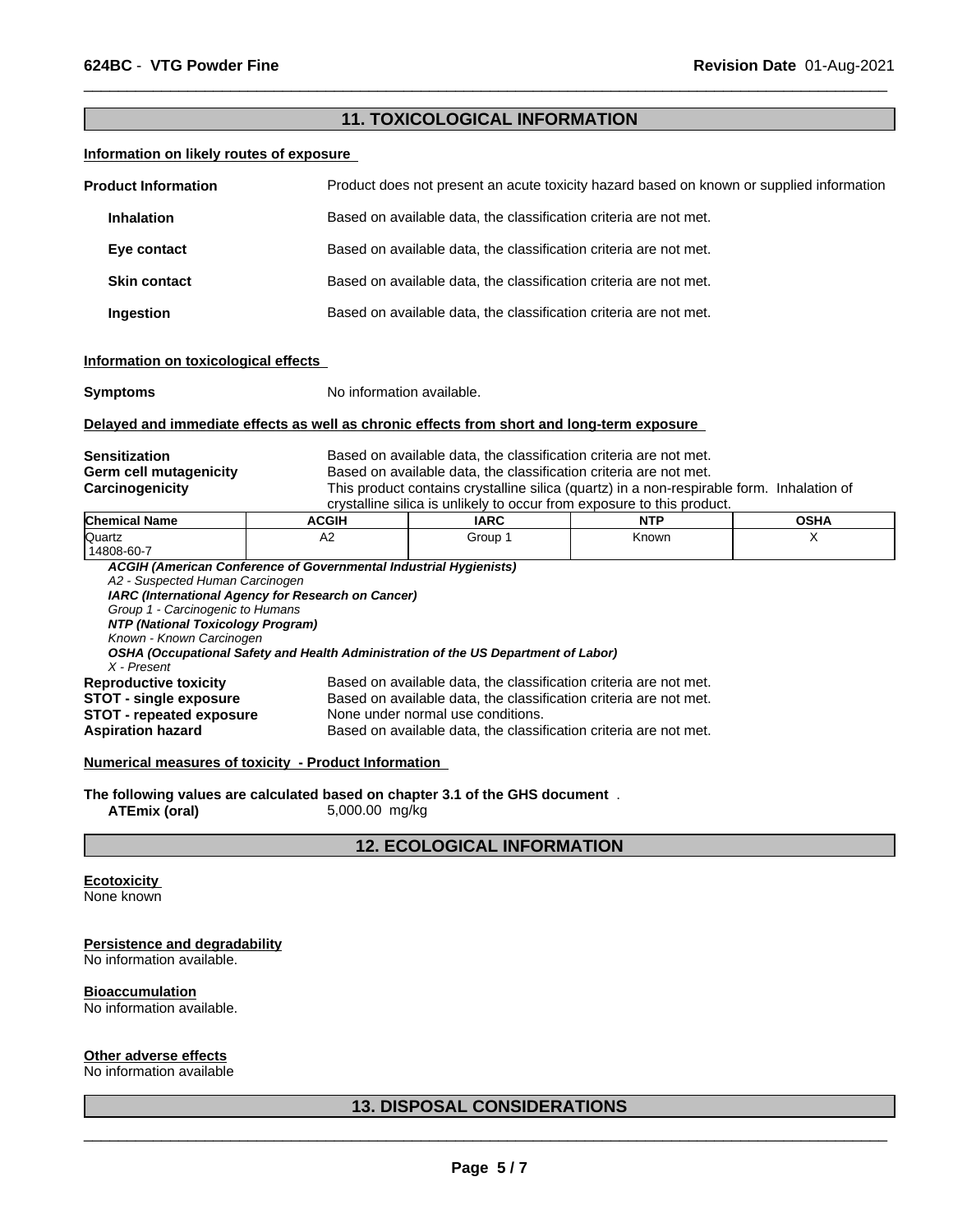# **Waste treatment methods**

**Disposal of wastes Disposal should be in accordance with applicable regional, national and local laws and <b>Disposal should be in accordance with applicable regional, national and local laws and** regulations.

 $\overline{\phantom{a}}$  ,  $\overline{\phantom{a}}$  ,  $\overline{\phantom{a}}$  ,  $\overline{\phantom{a}}$  ,  $\overline{\phantom{a}}$  ,  $\overline{\phantom{a}}$  ,  $\overline{\phantom{a}}$  ,  $\overline{\phantom{a}}$  ,  $\overline{\phantom{a}}$  ,  $\overline{\phantom{a}}$  ,  $\overline{\phantom{a}}$  ,  $\overline{\phantom{a}}$  ,  $\overline{\phantom{a}}$  ,  $\overline{\phantom{a}}$  ,  $\overline{\phantom{a}}$  ,  $\overline{\phantom{a}}$ 

**Contaminated packaging Do not reuse container.** 

### **14. TRANSPORT INFORMATION**

| <u>DOT</u>  | Not regulated |
|-------------|---------------|
| <b>TDG</b>  | Not regulated |
| <b>IATA</b> | Not regulated |
| <b>IMDG</b> | Not regulated |

### **15. REGULATORY INFORMATION**

| International Inventories |          |  |
|---------------------------|----------|--|
| TSCA                      | Complies |  |
| <b>DSL/NDSL</b>           | Complies |  |
| <b>EINECS/ELINCS</b>      | Complies |  |
| IECSC                     | Complies |  |
| KECL                      | Complies |  |
| PICCS                     | Complies |  |
| AICS                      | Complies |  |

### **Legend:**

**TSCA** - United States Toxic Substances Control Act Section 8(b) Inventory

**DSL/NDSL** - Canadian Domestic Substances List/Non-Domestic Substances List

**EINECS/ELINCS** - European Inventory of Existing Chemical Substances/European List of Notified Chemical Substances

**ENCS** - Japan Existing and New Chemical Substances

**IECSC** - China Inventory of Existing Chemical Substances

**KECL** - Korean Existing and Evaluated Chemical Substances

**PICCS** - Philippines Inventory of Chemicals and Chemical Substances

**AICS** - Australian Inventory of Chemical Substances

### **US Federal Regulations**

#### **SARA 313**

Section 313 of Title III of the Superfund Amendments and Reauthorization Act of 1986 (SARA). This product does not contain any chemicals which are subject to the reporting requirements of the Act and Title 40 of the Code of Federal Regulations, Part 372

| SARA 311/312 Hazard Categories    |    |  |
|-----------------------------------|----|--|
| Acute health hazard               | No |  |
| <b>Chronic Health Hazard</b>      | No |  |
| Fire hazard                       | No |  |
| Sudden release of pressure hazard | No |  |
| <b>Reactive Hazard</b>            | No |  |
|                                   |    |  |

#### **CWA (Clean Water Act)**

This product does not contain any substances regulated as pollutants pursuant to the Clean Water Act (40 CFR 122.21 and 40 CFR 122.42)

#### **CERCLA**

This material, as supplied, does not contain any substances regulated as hazardous substances under the Comprehensive Environmental Response Compensation and Liability Act (CERCLA) (40 CFR 302) or the Superfund Amendments and Reauthorization Act (SARA) (40 CFR 355). There may be specific reporting requirements at the local, regional, or state level pertaining to releases of this material